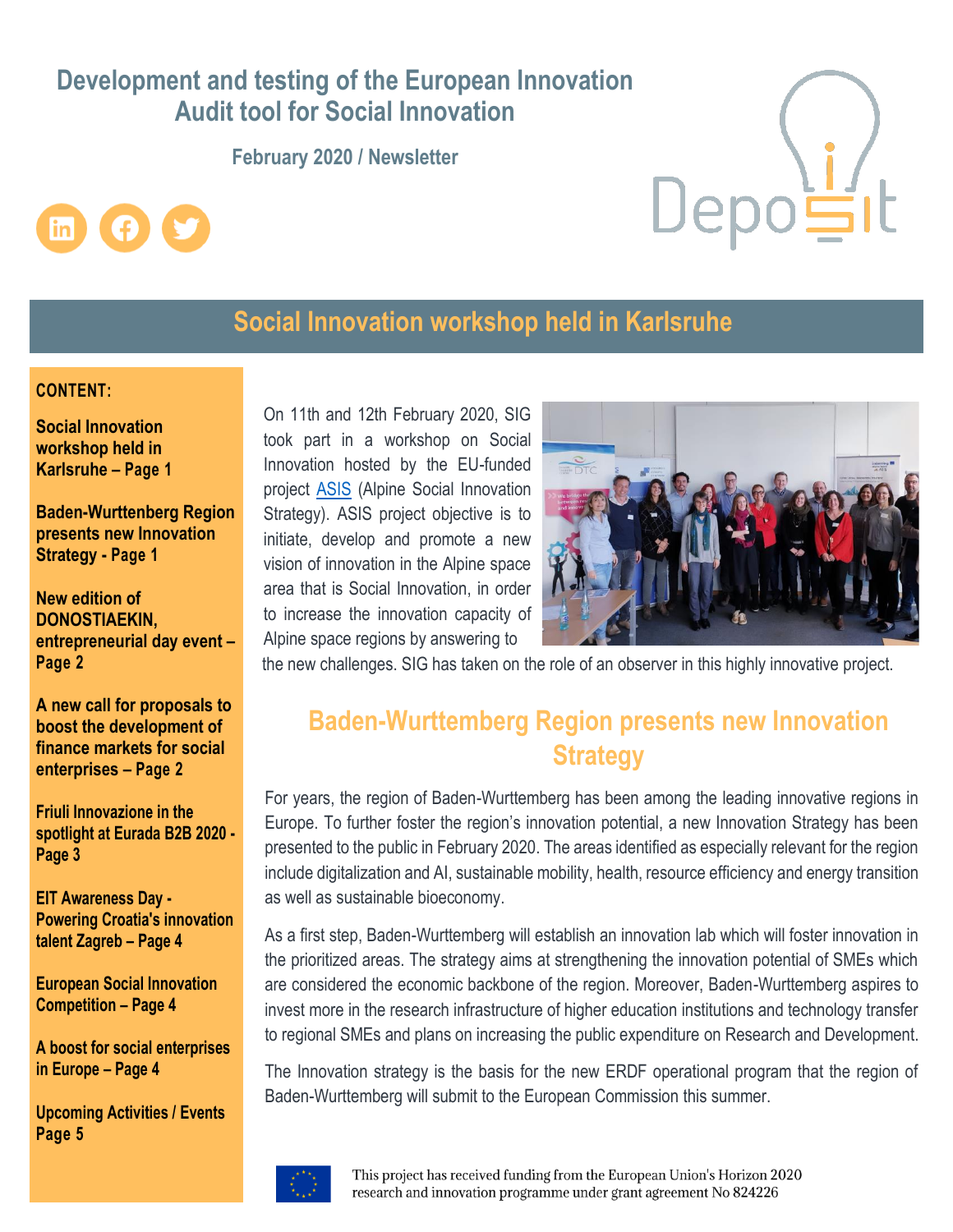

## **New edition of DONOSTIAEKIN, entrepreneurial day event organized by FOMENTO SAN SEBASTIAN**

The DonostiaEKIN is a key event of the year addressed to entrepreneurs in order to raise awareness of the innovative projects the business ecosystem is creating, as well as to spread the entrepreneurial attitude across sectors and target groups.

Fomento San Sebastian has organized a new edition of DonostiaEkin, a day full of activities around entrepreneurship, especially organized to recognize the value and proactiveness of the local entrepreneurs and organizations who boost the entrepreneurial attitude in the city of San Sebastián. In addition, it allows to transfer to the socio-economic fabric the initiatives and projects that arise in the city around business creation.

In the event that took place in Kursaal Congress Venue FSS delivered an award to the best Entrepreneurial Project EKIN+2019 to DEVELOPAIR TECHNOLOGIES SLU, a start-up that uses Artificial Intelligence for safe data management. These systems are embedded in machine engines and can be applied in numerous industries, such as energy, smart mobility, aerospace, heath or industry. The Award had an economic prize of 2000 euro.

Over 300 people attended the Conference, and the event included a number of workshops around Innovation, social innovation, talent promotion or how to present a project to investors. A round table around how to attract entrepreneurs to the city and experts talking about international experiences completed the event.

Since 2012, through DONOSTIUP Economic Stimulus Plan, Fomento San Sebastián has actively encouraged the support of creation of new innovative businesses, launching every year a set of grants and services for this target group, as well as new very innovative programs that have allowed to connect ideas and accelerate projects, reinforcing the innovation oriented projects and future industries.

In the last 15 years, 14000 entrepreneurs have been supported by FSS and FSS has contributed to the creation of more than 4000 companies, 250 per year. The number of innovative projects has doubled in the last years and 54% have been set up by women.

## **A new call for proposals to boost the development of finance markets for social enterprises**

A new call for proposals was launched under the Employment and Social Innovation Programme (EaSI), with the aim of contributing to the development of finance markets for social enterprises across Europe.

The deadline for the submission of applications is set on **31 March 2020.**

**More info about the call, please find [here.](https://ec.europa.eu/social/main.jsp?langId=en&catId=1081&furtherNews=yes&newsId=9510)**

**More info about the DonostiaEKIN event and photos, please fin[d here.](http://www.fomentosansebastian.eus/es/actualidad/noticias/2534-nueva-edicion-de-donostiaekin-el-dia-de-la-persona-emprendedora-de-san-sebastian)**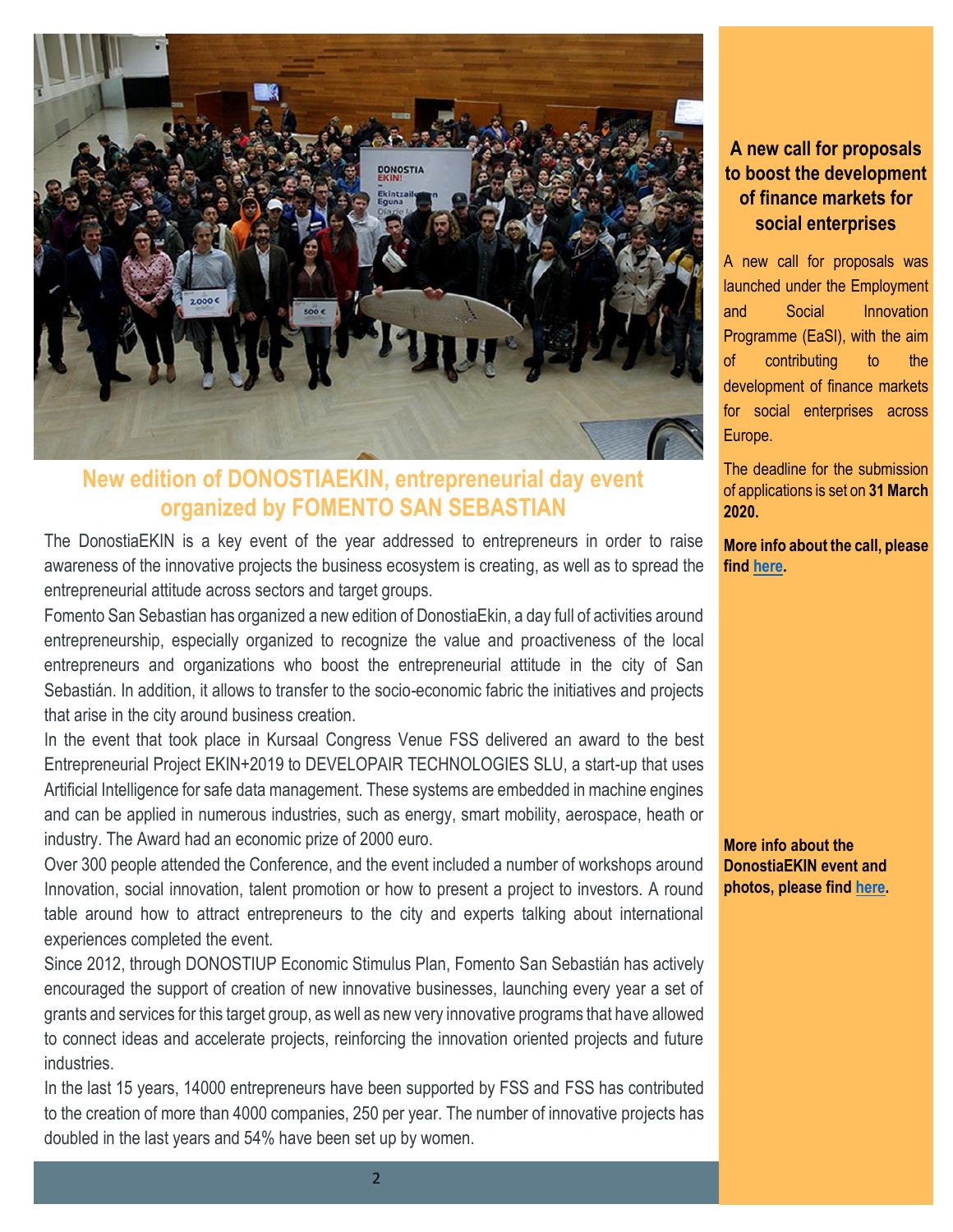### **Eurada Brokerage Event 2020**

On January 30<sup>th</sup>, the Brokerage Event for Innovation Agencies took place. The 2020 edition, organised by EURADA, was held organised by EURADA, was in Brussels. It brought a whole day full of opportunities for Innovation Agencies to showcase their expertise, services and find potential partners for future experiment parameters and find find find the find of counted more than 60 participants from over 10 countries. edition counted more than

The one-day event was split into two sessions: the morning session first session aimed at projecting the results of already implemented or ongoing projects, so that participants could get information on how others worked, what was useful, what was not, and to be implemented or ongoing inspired for future projects. projects, so that participants and the afternoon session. The



# **Friuli Innovazione in the spotlight at the Eurada Brokerage Event 2020 presenting DepoSIt**

Friuli Innovazione has been one of the key players at the yearly Brokerage Event organized by EURADA, with the participation of over 50 European innovation agencies, research centers and business support organizations.

This international event, held every year on January  $30<sup>th</sup>$  in Brussels, is one of the most important networking opportunities for innovation agencies in the EU at which selected organizations pitch their past and present projects funded under Horizon 2020 Innosup calls.

Saverio D'Eredità, Friuli Innovazione Senior Project Manager, introduced DepoSIt and its partners, explaining to the audience its main goal about enhancing the number of innovation projects from SMEs manufacturers addressing societal challenges. Social Innovation is, indeed, one of the five priorities for Friuli Innovazione in 2020, together with Additive Manufacturing, Servitization and new business models, Virtual reality and Artificial intelligence for smart manufacturing.

"With 7 H2020 Innosup projects won, Friuli Innovazione is one of the most active and successful partners in the Innovation Support collaboration scheme managed by EASME, coordinating 5 of the 57 funded projects so far" explained D'Eredità.

Great consent and interest about DepoSIt was demonstrated by conference participants who asked many questions about the Randomized Control Trial methodology application and its potential in Innovation and Economic Growth (IEG) policies.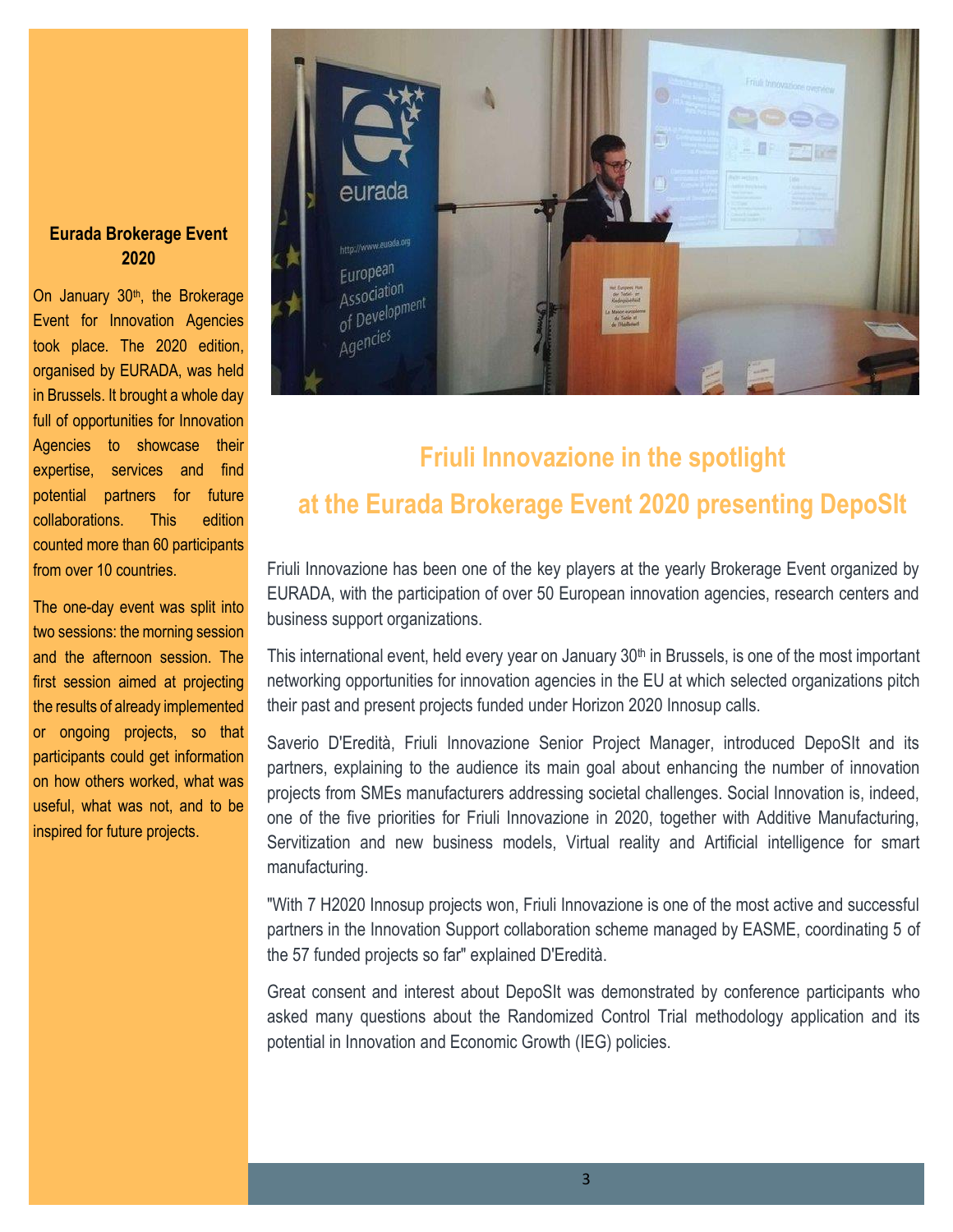# **EIT Awareness Day - Powering Croatia's innovation**

EIT Awareness Day - Powering Croatia's innovation talent Zagreb, on 24 February 2020 - How can innovation effectively tackle global challenges from climate change and sustainable energy to healthy living and urban mobility? The European Institute of Innovation & Technology (EIT) presents proven ways to increase Croatia's innovation potential and bring tangible solutions to pressing challenges facing Europe.

The event, co-organised with the Croatian Ministry of Economy, Entrepreneurship and Crafts under the auspice of the Croatian Presidency of the Council of the European Union was an opportunity to benefit from and join Europe's largest innovation network of more than 1,500 leading business, research and education organisations - the EIT Community.

Innovators and firm investments are the strongest innovation dimensions in Croatia as presented in the European Commission's Innovation Scoreboard. Croatia scores well on Non-R&D innovation expenditures, SMEs with marketing or organisational innovations, and enterprises providing ICT training. Yet untapped opportunities for Croatia to expand its innovation capacity remain and that is exactly where the EIT comes in.

The EIT is Europe's most proven innovation engine powering European talents to turn their best ideas into products, services and jobs. The EIT Awareness Day in Zagreb showcased the EIT's unique innovation approach and presented how organisations, entrepreneurs, innovators and students in Croatia can join and benefit from the EIT Community network, investment and activities.

**More info about the event and photos, please fin[d here.](https://eit.europa.eu/news-events/news/eit-awareness-day-powering-croatias-innovation-talent)**

# **A boost for social enterprises in Europe - new report available**

**To boost social enterprises, 16 EU countries have adopted new legislation during the past decade and 11 countries have created explicit policies to support its development, according to a new synthesis report 'Social enterprises and their ecosystems in Europe'.**

The [report](https://ec.europa.eu/social/main.jsp?catId=738&langId=en&pubId=8274) highlights that public support measures need to reflect the diversity of social enterprises and their needs. For example, social enterprises focusing on work integration need long lasting partnerships with public authorities, while those using new technologies to boost sustainable consumption might lack patient risk capital, whereas non-profit organisations engaging in commercial activities need support to develop their business plans and skills.

## **talent Zagreb European Social** *European* **Social Innovation Competition**

The 2020 competition, Reimagine Fashion, is calling for ideas and ventures that aim to improve the environmental and social impact of the European fashion market through the development of new products, services and processes, and innovative business models.

The competition is open to individuals, groups and organisations across the European Union and in all other countries participating in the European Horizon 2020 programme (see [list\)](https://ec.europa.eu/info/files/countries-associated-horizon-2020-framework-programme_en). The **application period ends** on 4 March 2020, noon (CET).

**For more info about the competition, please find [here.](https://ec.europa.eu/growth/industry/innovation/policy/social/competition_en)**

**More info about the report, please find [here.](https://ec.europa.eu/social/main.jsp?langId=en&catId=1081&furtherNews=yes&newsId=9534)**